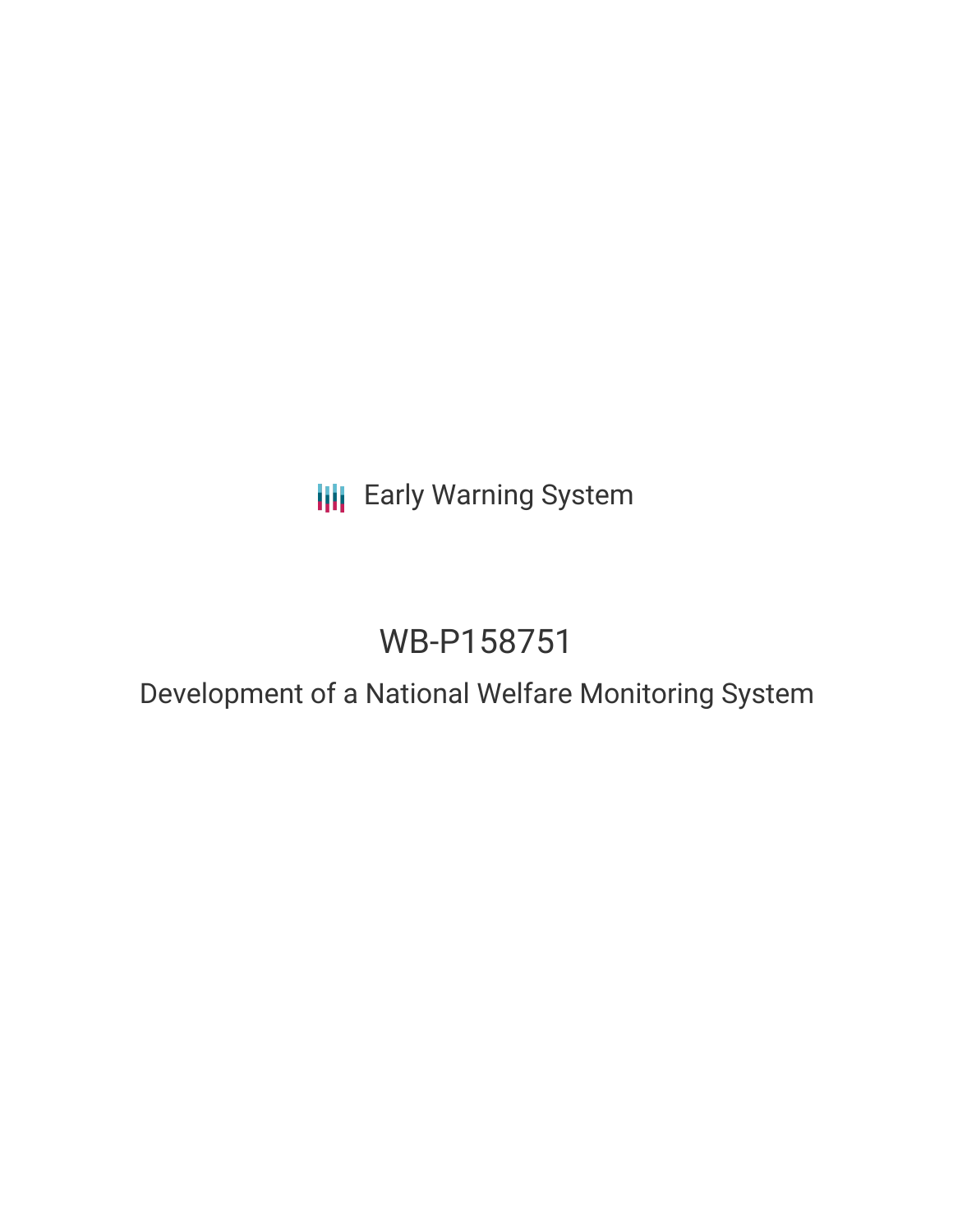

#### **Quick Facts**

| <b>Countries</b>               | Turkmenistan                              |
|--------------------------------|-------------------------------------------|
| <b>Financial Institutions</b>  | World Bank (WB)                           |
| <b>Status</b>                  | Active                                    |
| <b>Bank Risk Rating</b>        | C                                         |
| <b>Voting Date</b>             | 2016-12-30                                |
| <b>Borrower</b>                | Government of Turkmenistan                |
| <b>Sectors</b>                 | Law and Government, Technical Cooperation |
| <b>Investment Type(s)</b>      | Grant                                     |
| <b>Investment Amount (USD)</b> | $$0.33$ million                           |
| <b>Project Cost (USD)</b>      | $$0.35$ million                           |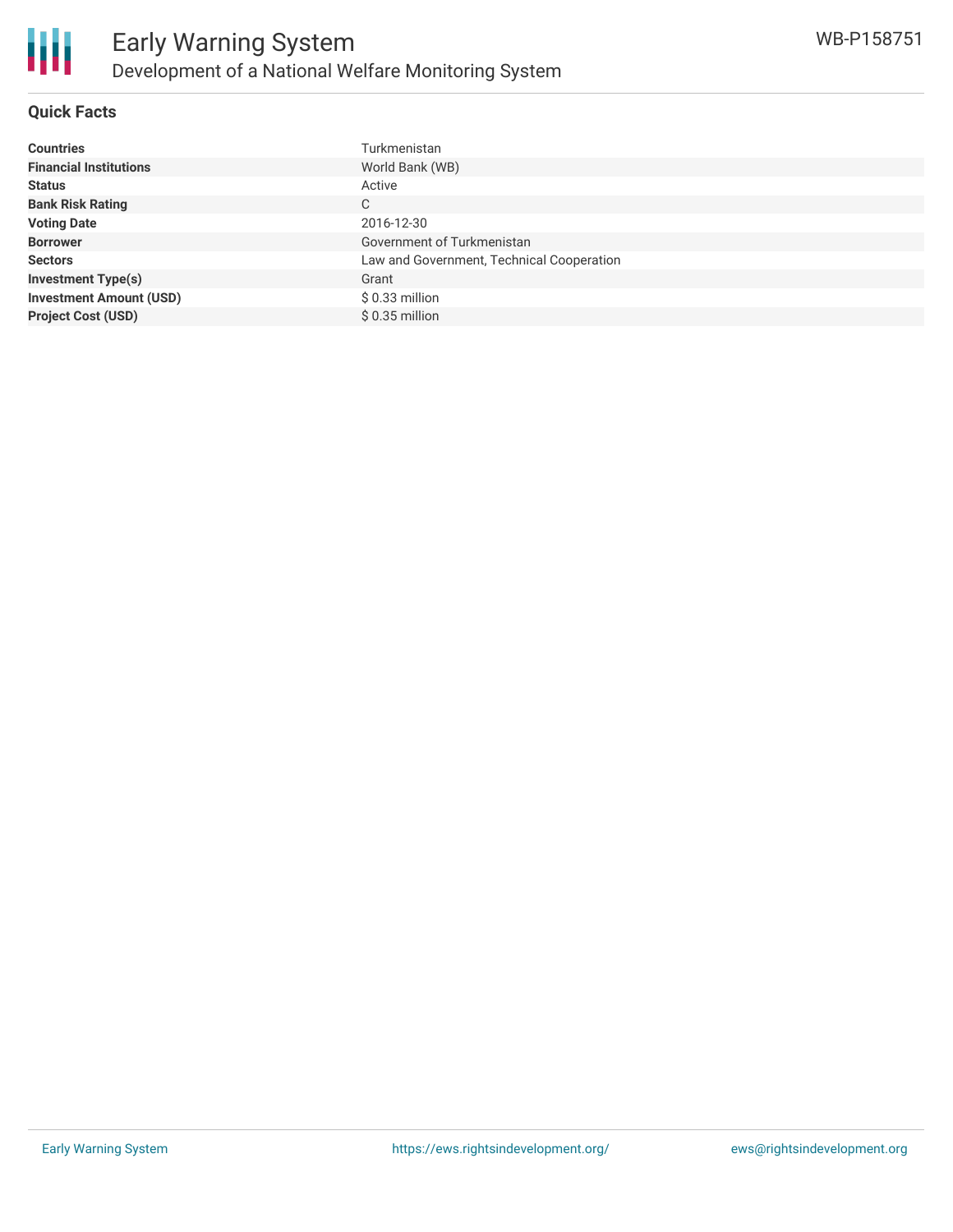

#### **Project Description**

This project provides support to the Government of Turkmenistan in developing a modern welfare monitoring system. This includes improving household survey questionnaire, collecting consumption and income data, and adopting international good practice in measuring poverty and the middle class.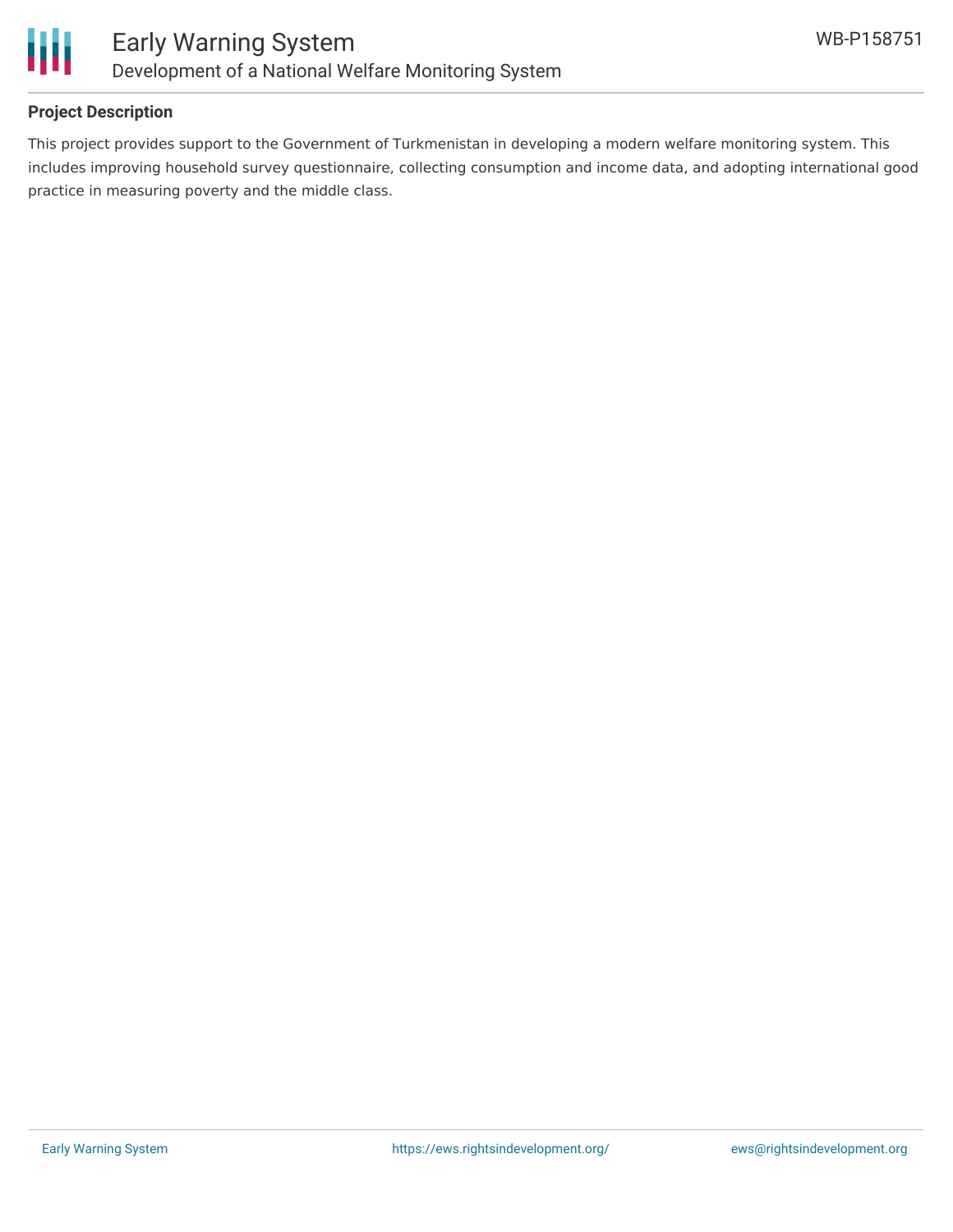

#### **Investment Description**

World Bank (WB)

This project is being financed by the Trust Fund for Statistical Capacity Building.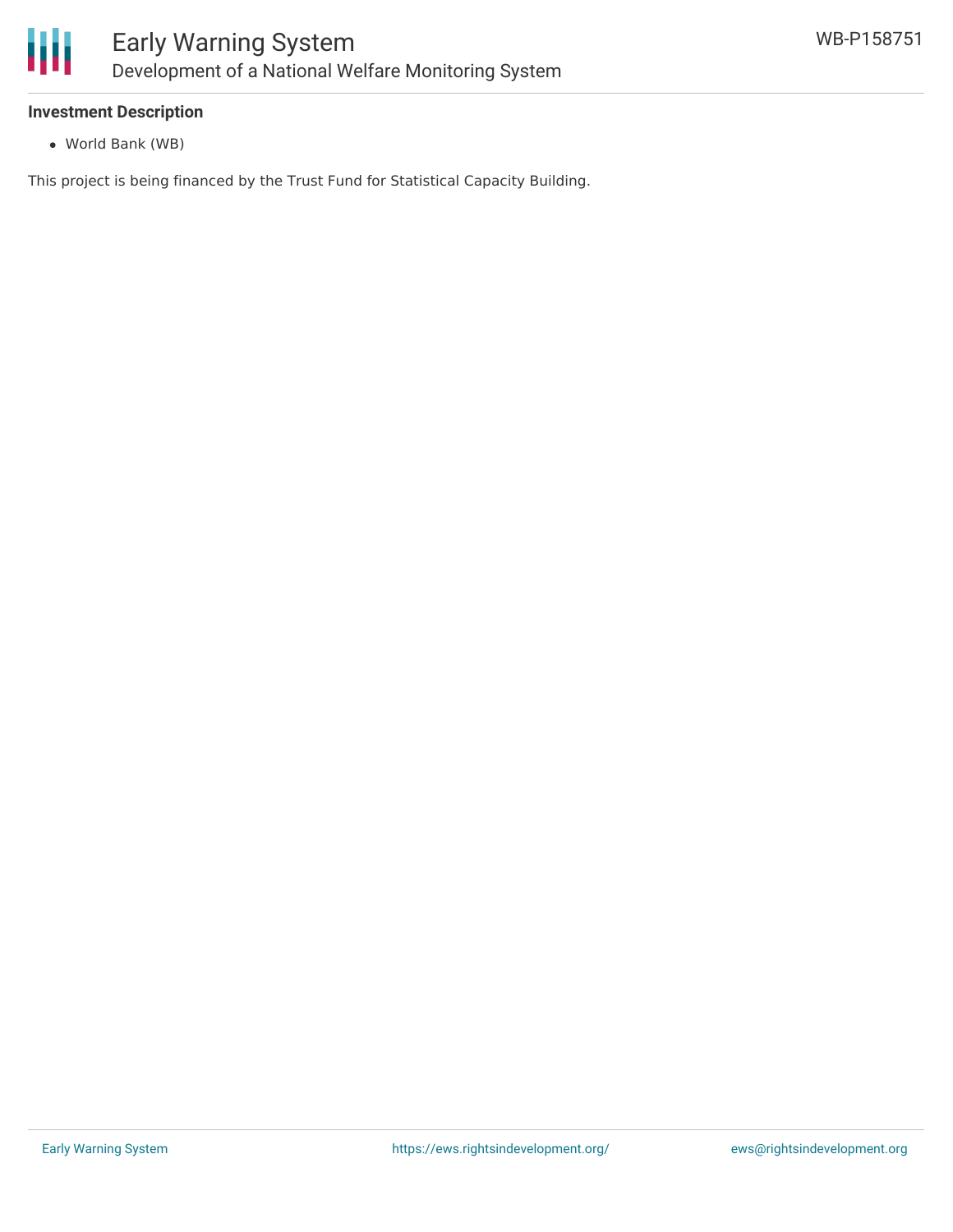

#### **Contact Information**

World Bank Contact: Sarosh Sattar Title: Senior Economist Tel: 473-2587 Email: ssattar@worldbank.org

#### ACCOUNTABILITY MECHANISM OF WORLD BANK

The World Bank Inspection Panel is the independent complaint mechanism and fact-finding body for people who believe they are likely to be, or have been, adversely affected by a World Bank-financed project. If you submit a complaint to the Inspection Panel, they may investigate to assess whether the World Bank is following its own policies and procedures for preventing harm to people or the environment. You can contact the Inspection Panel or submit a complaint by emailing ipanel@worldbank.org. You can learn more about the Inspection Panel and how to file a complaint at:

http://ewebapps.worldbank.org/apps/ip/Pages/Home.aspx.